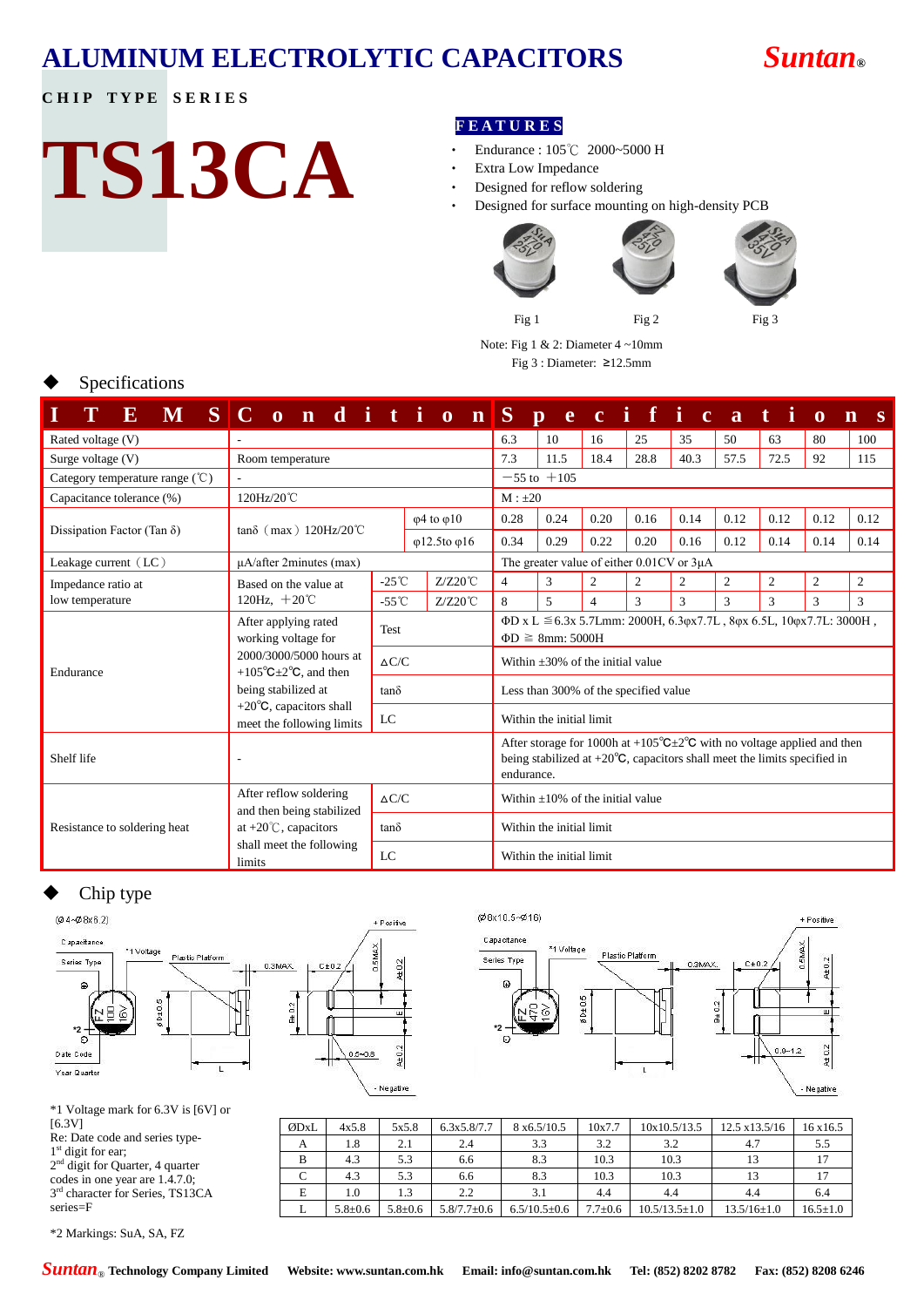# **ALUMINUM ELECTROLYTIC CAPACITORS** *Suntan***®**

# **TS13CA**

**Standard size &Maximum permissible ripple current & Impedance**

|              | WV/V |                                                          | 6.3                      |                          |                                          | 10                       | 16                       |                                          |                                  |                               |  |
|--------------|------|----------------------------------------------------------|--------------------------|--------------------------|------------------------------------------|--------------------------|--------------------------|------------------------------------------|----------------------------------|-------------------------------|--|
| Cap/ $\mu$ F |      |                                                          | 0J                       |                          |                                          | 1 <sup>C</sup><br>1A     |                          |                                          |                                  |                               |  |
| 10           | 100  | $-$                                                      | 44                       | $\qquad \qquad -$        | $- -$                                    | $-$                      | $- -$                    | $4\times5.8$                             | 1.45                             | 80                            |  |
| 22           | 220  | $4\times5.8$                                             | 1.45                     | 80                       | $4\times5.8$                             | 1.45                     | 80                       | $5\times5.8$                             | 0.80                             | 150                           |  |
| 33           | 330  | $4\times5.8$<br>$(5 \times 5.8)$                         | 1.45<br>(0.80)           | 80<br>(150)              | $5 \times 5.8$                           | 0.80                     | 150                      | $5\times5.8$<br>$(6.3 \times 5.8)$       | 0.80<br>(0.44)                   | 150<br>(230)                  |  |
| 47           | 470  | $5\times5.8$                                             | 0.80                     | 150                      | $6.3 \times 5.8$                         | 0.44                     | 230                      | $6.3 \times 5.8$                         | 0.44                             | 230                           |  |
| 68           | 680  | $\rightarrow$                                            | 44                       | $\overline{\phantom{m}}$ | $\qquad \qquad -$                        | $\overline{\phantom{a}}$ | $\overline{\phantom{m}}$ | $6.3 \times 5.8$                         | 0.44                             | 230                           |  |
| 100          | 101  | $5\times5.8$<br>$(6.3 \times 5.8)$                       | 0.80<br>(0.44)           | 150<br>(230)             | $6.3 \times 5.8$                         | 0.44                     | 230                      | $6.3 \times 5.8$<br>$(8\times 6.5)$      | 0.44<br>(0.36)                   | 230<br>(280)                  |  |
| 150          | 151  | $6.3\times5.8$                                           | 0.44                     | 230                      | $6.3 \times 5.8$                         | 0.44                     | 230                      | $6.3 \times 7.7$<br>$(8\times 6.5)$      | 0.36<br>(0.36)                   | 280<br>(280)                  |  |
| 220          | 221  | $6.3 \times 5.8$<br>$(6.3 \times 7.7)$                   | 0.44<br>(0.36)           | 230<br>(280)             | $6.3 \times 7.7$<br>$(8\times6.5)$       | 0.36<br>(0.36)           | 280<br>(280)             | $6.3 \times 7.7$                         | 0.36                             | 280                           |  |
| 330          | 331  | $6.3 \times 7.7$<br>$(8\times 6.5)$<br>$(8\times10.5)$   | 0.36<br>(0.36)<br>(0.17) | 280<br>(280)<br>(450)    | $8\times10.5$<br>$(10 \times 7.7)$       | 0.17<br>(0.17)           | 450<br>(450)             | $8\times10.5$<br>$(10 \times 7.7)$       | 0.17<br>(0.17)                   | 450<br>(450)                  |  |
| 470          | 471  | $6.3 \times 7.7$<br>$(8\times10.5)$<br>$(10 \times 7.7)$ | 0.36<br>(0.17)<br>(0.17) | 280<br>(450)<br>(450)    | $8\times10.5$<br>$(10 \times 7.7)$       | 0.17<br>(0.17)           | 450<br>(450)             | $8\times10.5$<br>$(10\times10.5)$        | 0.17<br>(0.09)                   | 450<br>(670)                  |  |
| 680          | 681  | $8\times10.5$<br>$(10 \times 7.7)$                       | 0.17<br>(0.17)           | 450<br>(450)             | $10 \times 10.5$                         | 0.09                     | 670                      | $10 \times 10.5$                         | 0.09                             | 670                           |  |
| 1000         | 102  | $8\times10.5$                                            | 0.17                     | 450                      | $10 \times 10.5$                         | 0.09                     | 670                      | $10 \times 13.5$<br>$(12.5 \times 13.5)$ | 0.08<br>(0.07)                   | 720<br>(820)                  |  |
| 1500         | 152  | $10 \times 10.5$<br>$(10\times13.5)$                     | 0.09<br>(0.08)           | 670<br>(720)             | $10 \times 13.5$<br>$(12.5 \times 13.5)$ | 0.08<br>(0.07)           | 720<br>(820)             | Case                                     | Impedance $(\Omega)$             | Rated ripple<br>current mArms |  |
| 2200         | 222  | $12.5 \times 13.5$                                       | 0.07                     | 820                      | $12.5 \times 13.5$                       | 0.07                     | 820                      | $size:\phi DxL(mm)$                      | max at 100kHz,<br>$20^{\circ}$ C | (100kHz,<br>$105^{\circ}$ C)  |  |

|              | WV/V            |                                          | 25             |                          | 35                                       |                             |                             | 50                                                    |                                        |                               |  |
|--------------|-----------------|------------------------------------------|----------------|--------------------------|------------------------------------------|-----------------------------|-----------------------------|-------------------------------------------------------|----------------------------------------|-------------------------------|--|
| Cap/ $\mu$ F |                 |                                          | $1\mathrm{E}$  |                          |                                          | 1V                          | 1H                          |                                                       |                                        |                               |  |
| 1            | 1 <sub>R0</sub> | $\overline{\phantom{a}}$                 | $- -$          | $\overline{\phantom{a}}$ | --                                       | $\overline{\phantom{m}}$    | $\sim$                      | $4\times5.8$                                          | 2.90                                   | 60                            |  |
| 2.2          | 2R2             | $\overline{\phantom{a}}$                 | $- -$          | $- -$                    | $- -$                                    | $\overline{\phantom{a}}$    | $\overline{\phantom{a}}$    | $4\times5.8$                                          | 2.90                                   | 60                            |  |
| 3.3          | 3R3             | $\overline{\phantom{a}}$                 | $- -$          | $\mathbf{u}$             | $\mathbb{Z}^{\mathbb{Z}}$                | $\mathcal{L}_{\mathcal{F}}$ | $\mathcal{L}_{\mathcal{F}}$ | $4\times5.8$                                          | 2.90                                   | 60                            |  |
| 4.7          | 4R7             | $-$                                      | $- -$          | $\overline{\phantom{m}}$ | $4\times5.8$                             | 1.45                        | 80                          | $4\times5.8$<br>$(5 \times 5.8)$                      | 2.90<br>(1.52)                         | 60<br>(85)                    |  |
| 10           | 100             | $4\times5.8$                             | 1.45           | 80                       | $4\times5.8$<br>$(5 \times 5.8)$         | 1.45<br>(0.80)              | 80<br>(150)                 | $6.3 \times 5.8$                                      | 0.88                                   | 165                           |  |
| 22           | 220             | $5\times5.8$                             | 0.80           | 150                      | $5\times5.8$<br>$(6.3 \times 5.8)$       | 0.80<br>(0.44)              | 150<br>(230)                | $6.3 \times 5.8$                                      | 0.88                                   | 165                           |  |
| 33           | 330             | $5\times5.8$<br>$(6.3 \times 5.8)$       | 0.80<br>(0.44) | 150<br>(230)             | $6.3 \times 5.8$                         | 0.44                        | 230                         | $6.3 \times 7.7$                                      | 0.68                                   | 185                           |  |
| 47           | 470             | $6.3 \times 5.8$                         | 0.44           | 230                      | $6.3 \times 5.8$                         | 0.44                        | 230                         | $6.3 \times 7.7$<br>$(8\times6.5)$<br>$(8\times10.5)$ | 0.68<br>(0.68)<br>(0.34)               | 185<br>(185)<br>(360)         |  |
| 68           | 680             | $6.3 \times 5.8$                         | 0.44           | 230                      | $6.3 \times 7.7$<br>$(8\times 6.5)$      | 0.36<br>(0.36)              | 280<br>(280)                | $8\times10.5$                                         | 0.34                                   | 360                           |  |
| 100          | 101             | $6.3 \times 7.7$<br>$(8\times6.5)$       | 0.36<br>(0.36) | 280<br>(280)             | $6.3 \times 7.7$<br>$(8\times10.5)$      | 0.36<br>(0.17)              | 280<br>(450)                | $8\times10.5$<br>$(10\times10.5)$                     | 0.34<br>(0.18)                         | 360<br>(560)                  |  |
| 150          | 151             | $8\times10.5$                            | 0.17           | 450                      | $8\times10.5$<br>$(10 \times 7.7)$       | 0.17<br>(0.17)              | 450<br>(450)                | $10 \times 10.5$                                      | 0.18                                   | 560                           |  |
| 220          | 221             | $8\times10.5$<br>$(10 \times 7.7)$       | 0.17<br>(0.17) | 450<br>(450)             | $8\times10.5$<br>$(10\times10.5)$        | 0.17<br>(0.09)              | 600<br>(670)                | $10 \times 10.5$<br>$(12.5 \times 13.5)$              | 0.18<br>(0.12)                         | 560<br>(650)                  |  |
| 330          | 331             | $8\times10.5$                            | 0.17           | 450                      | $10 \times 10.5$<br>$(12.5 \times 13.5)$ | 0.09<br>(0.07)              | 850<br>(820)                | $12.5 \times 13.5$                                    | 0.12                                   | 650                           |  |
| 470          | 471             | $10\times10.5$                           | 0.09           | 670                      | $10 \times 13.5$<br>$(12.5 \times 13.5)$ | 0.08<br>(0.07)              | 720<br>(820)                | $\overline{\phantom{m}}$                              | $ -$                                   | $\overline{a}$                |  |
| 680          | 681             | $10 \times 13.5$<br>$(12.5 \times 13.5)$ | 0.08<br>(0.07) | 720<br>(820)             |                                          | $\mathbf{u}$                | $\overline{\phantom{a}}$    | Case                                                  | Impedance $(\Omega)$<br>max at 100kHz, | Rated ripple<br>current mArms |  |
| 1000         | 102             | $12.5 \times 13.5$                       | 0.07           | 820                      | н.                                       | --                          | $- -$                       | $size:\phi DxL(mm)$                                   | $20^{\circ}$ C                         | (100kHz,<br>$105^{\circ}$ C)  |  |

*Suntan*® **Technology Company Limited Website: www.suntan.com.hk Email: info@suntan.com.hk Tel: (852) 8202 8782 Fax: (852) 8208 6246**